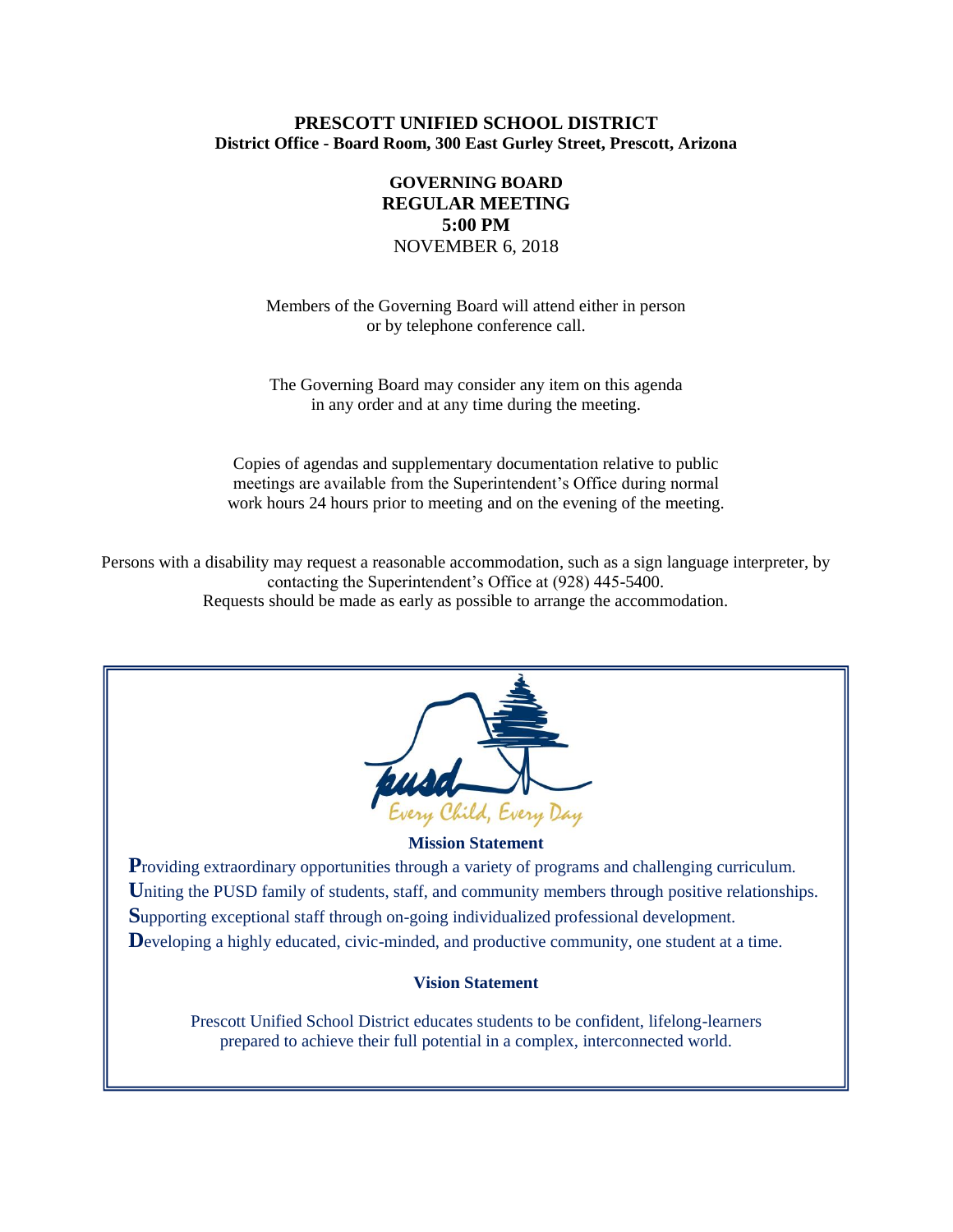## **AGENDA**

# **AMENDED**

# 1. **CALL TO ORDER** - President John Mackin

## 2. **APPROVAL OF AGENDA** - President John Mackin

A. Consider approving the agenda as presented.

### 3. **OPENING CEREMONY**

- A. Welcome President John Mackin
- B. Pledge of Allegiance

## 4. **APPROVAL OF MINUTES**

A. Consider approving the minutes from the Governing Board Regular Study/Voting Session of October 2, 2018, as presented.

RELEVANT INFORMATION: Board policy requires approval of minutes.

Presenter: Mr. Joe Howard, Superintendent

### 5. **PRESENTATIONS**

A. PUSD College/Career Update

Presenter: Mr. Andy Binder, PMHMS Principal, Mr. Mark Goligoski, PHS Principal & Ms. Kendra Hobson, YCESA College & Career Specialist

B. Zeitz Presentation

Presenter: PHS German Students

C. Instructional Minute

Presenter: Mrs. Kelli Bradstreet, Director of Instructional Support

## 6. **INFORMATION ONLY ITEMS**

- A. Summary of Current Events
	- 1. Superintendent
		- a. Current Events, Celebrations, and Recognitions
		- b. November, 2018 PUSD Calendar of Events.
			- 1. http://www.prescottschools.com/calendars
	- 2. Governing Board Members

# 7. **ACTION ITEMS**

A. **CONSENT AGENDA** - *All those items listed below may be enacted by one motion and*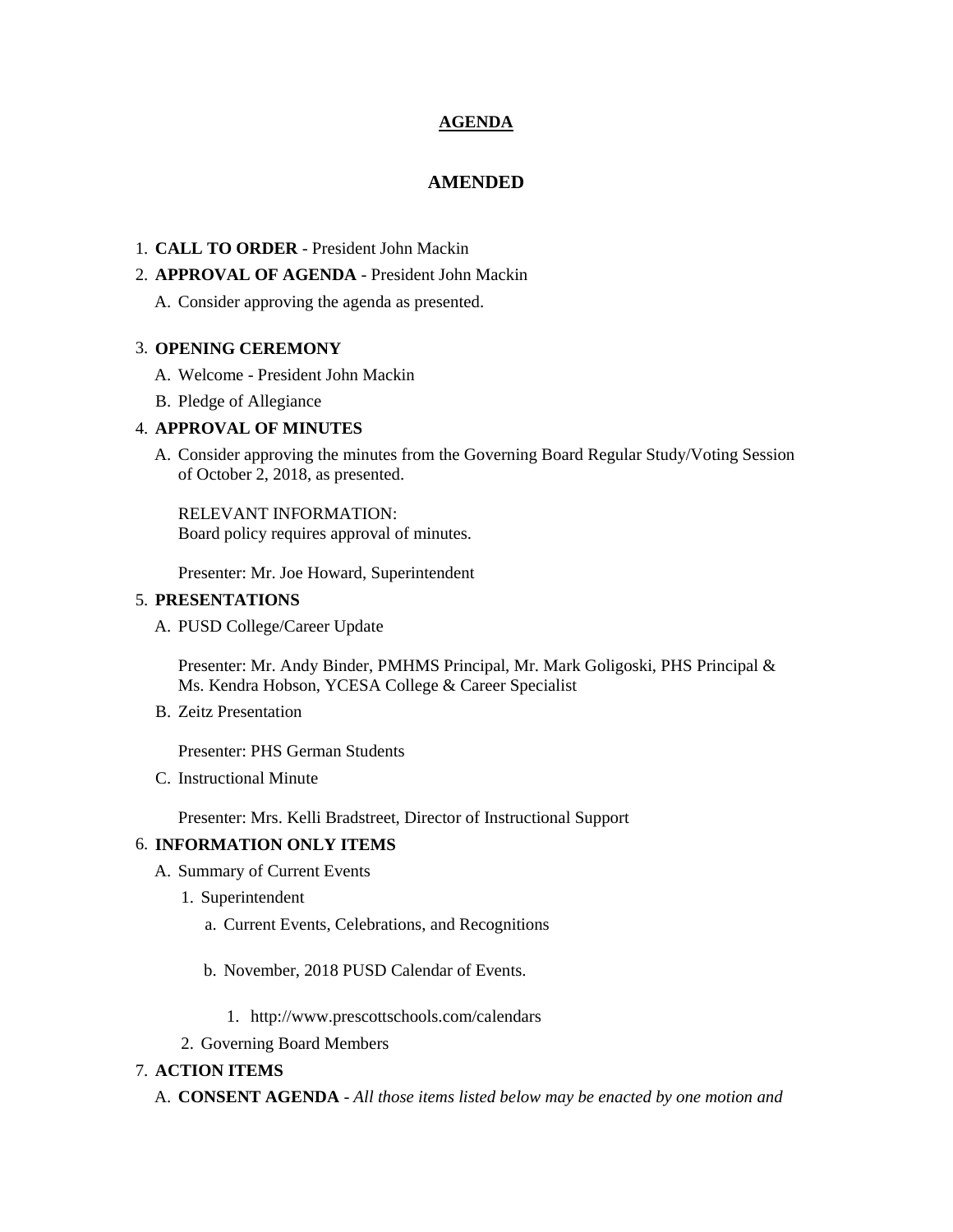*approved as Consent Agenda items with or without discussion. However, any item may be removed from the Consent Agenda and considered separately if a Governing Board member so requests.*

*The resolutions included in the Consent Agenda have been posted in order to waive the reading of the body of the resolutions.* Consider approving the Consent Agenda as presented.

1. Consider approving the certified and classified personnel actions, as presented.

RELEVANT INFORMATION: A copy of the personnel report has been attached for review.

Presenter: Mrs. Christa Simmons, Director of Human Resources

2. Consider approving the donations, as presented.

RELEVANT INFORMATION:

Board policy requires acceptance by the Governing Board of all donations. A copy of the donation report has been attached for review.

Presenter: Mr. Brian Moore, Chief Financial Officer

3. Consider ratifying the vouchers, as presented.

RELEVANT INFORMATION:

Arizona Revised Statutes requires approval/ratification of all vouchers. A copy of the voucher report has been attached for review.

Presenter: Mr. Brian Moore, Chief Financial Officer

4. Consider approving the Student Activities Fund Statement of Receipts and Disbursements, as presented.

RELEVANT INFORMATION: A copy of the reports have been attached for review.

Presenter: Mr. Brian Moore, Chief Financial Officer

5. Consider approving the renewal of IFB #15-21-20 for Waste and Recycling Management Services,as presented.

#### RELEVANT INFORMATION:

The Governing Board is asked to renew the award for Waste and Recycling Management Services. This will be year four of five possible years. This contract allows the District to use a waste and recycling service with blended bins. R7-2- 1003.58 allows for renewals of multi-term solicitations.

Recommendation that the renewal of the award for Waste and Recycling Management Services go to:

Patriot Disposal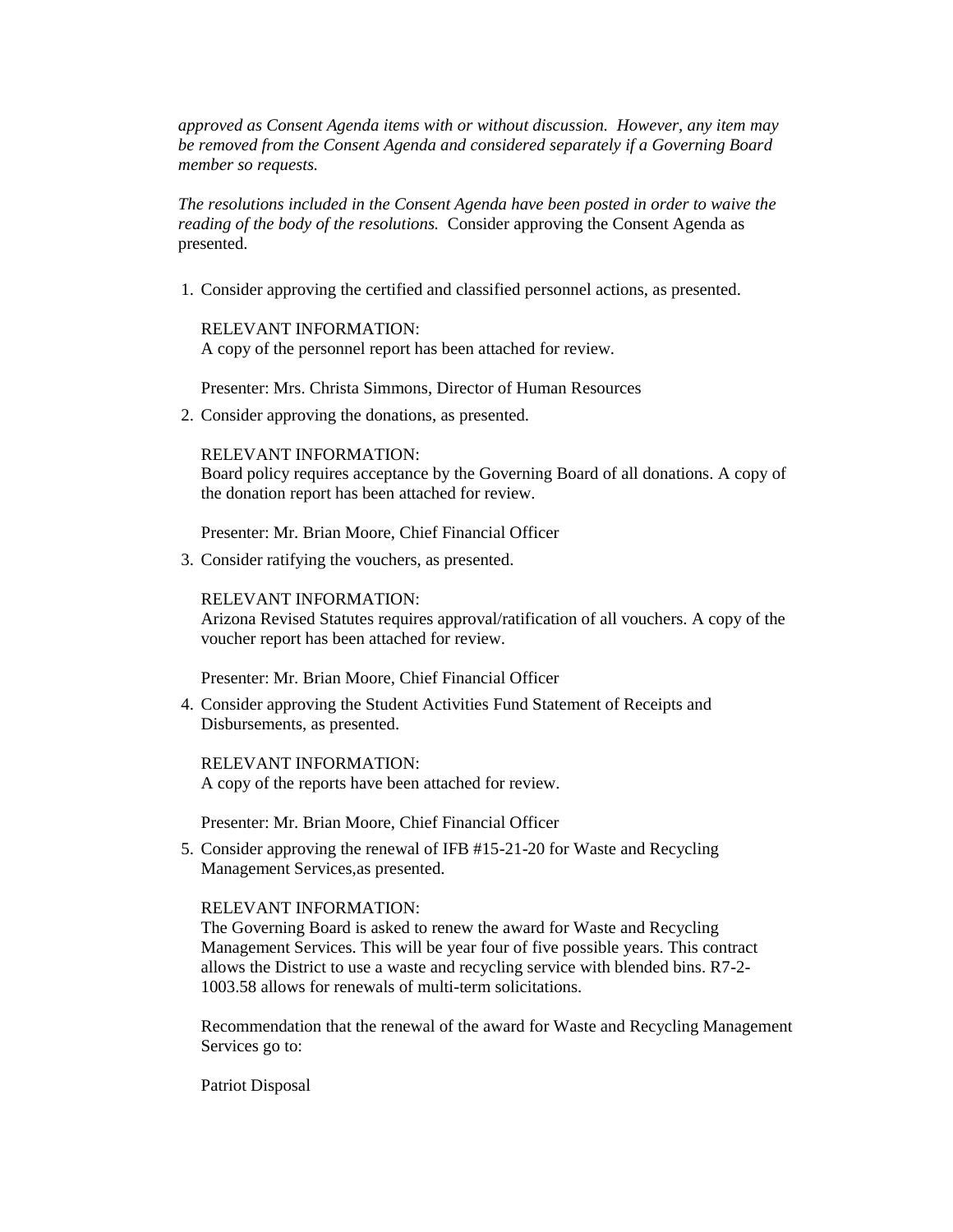Presenter: Mr. Brian Moore, Chief Financial Officer

6. Consider approving the use of AZ Control Specialists as Sole Source procurement, for the 2018-2019 school year, for a Service Contract for the Delta System that controls our HVAC system, as presented.

#### RELEVANT INFORMATION:

Procurement guidelines require the Governing Board to approve the listing of vendors that are utilized as "Sole Source." Sole Source is when no reasonable alternative exists. This Vendor from the Sole Source listing will be used as required.

#### Presenter: Mr. Brian Moore, Chief Financial Officer

7. Consider approving the revised list of Student fees and Extracurricular fees for 2018- 2019 school year as presented.

RELEVANT INFORMATION: School District Governing Boards are required to adopt student fees annually at a public meeting. PUSD is revising the list to include a "Chromebook Insurance Fee" for each site. Parents may voluntarily pay \$30 and if their child damages a Chromebook, and then the parent will not be charged for the full repair or replacement cost.

Presenter: Mr. Brian Moore, Chief Financial Officer

### B. STUDY AND VOTING SESSION

1. Consider approving an out-of-country travel request from Robert Ernst, German and English Teacher at PHS, for the Prescott-Zeitz Sister City foreign exchange to Zeitz, Germany from May 30-June 16, 2019, as presented.

#### RELEVANT INFORMATION:

This trip allows PHS students to participate in the Prescott-Zeitz Sister City Exchange Program along with students from Bradshaw High School. We will be taking approximately 6 PHS students on this trip. They will be staying with host families in Zeitz, Germany, attending daily classes in a Zeitz high school, giving presentations on life in Prescott, and taking day trips to nearby cities to deepen their German language skills, explore German culture, and serve as cultural ambassadors from the Prescott Area. Robert Ernst, German Teacher at PHS, and a chaparone from Bradshaw High School, an employee to be decided, will serve as chaperones on this trip. Plane flights will be conducted through a district travel agent. The itinerary in Germany is organized by our colleagues in Zeitz. The cost of the plane fare for students will be sponsored and subsidized by a donation from the Prescott-Zeitz Sister City organization as well as tax credit funds. In addition, the German Club at PHS will raise the rest of the money themselves. Room, board, and travel in Germany will be taken care of by the Sister-City Organization in Zeitz and by the Zeitz host families.

Presenter: Mr. Joe Howard, Superintendent

2. Consider approving a Memorandum of Understanding between Yavapai County Education Service Agency and Prescott Unified School District regarding College and Career services, as presented.

RELEVANT INFORMATION: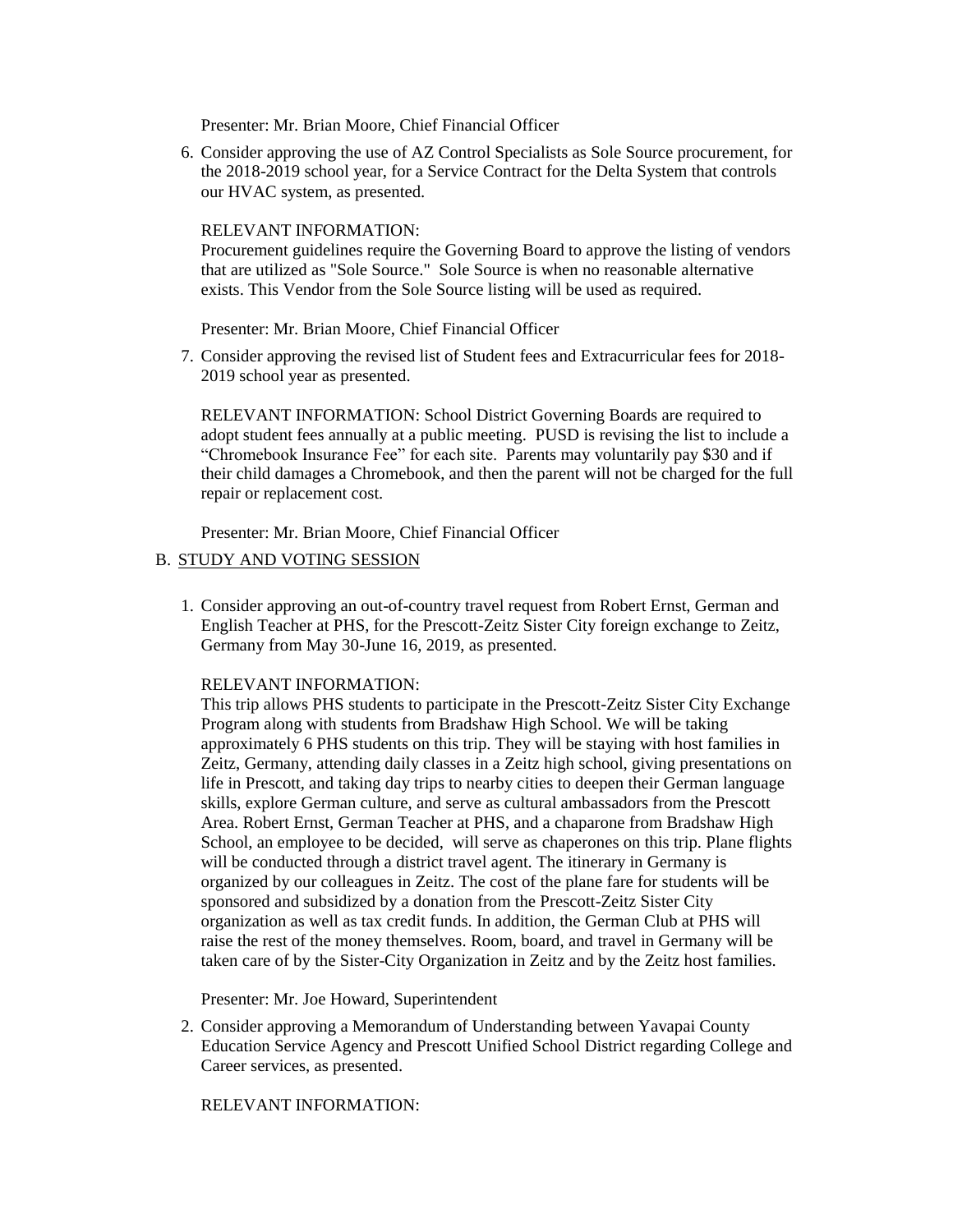This agreement will direct the responsibilities of the agencies in delivery of college and career services related to supporting students with: career interest assessments, presentations and workshops on college and career readiness topics, FAFSA applications, college and scholarship applications, ACT/SAT test prep, among other college and career readiness topics supporting students with post-secondary goals. Services under this agreement are intended to provide supplemental support to students in determining post-secondary plans and attainment for college, military, or vocational training. Services under this MOU are intended to be provided in the 2018 - 2019 school year.

Presenter: Mr. Joseph W. Howard, Superintendent

3. Consider approving Prescott High School track project to be funded with bond monies, and Prescott High School artificial turf field project to be funded with building sales monies, as presented.

### RELEVANT INFORMATION:

For nearly three years, administration and track and field experts have studied and researched many different solutions and options to try and refurbish the Prescott High School track and field. After careful consideration, administration is recommending for reasons of safety, efficiency, and longevity, that it is time to replace both the track and field with sustainable products to serve the students' and community's best interest in the long term. Although these expenditures do not typically require governing board approval, it is the hope of the administration and governing board that we be as transparent as possible with our community and allow our elected officials to weigh in fully on the decision. The benefits of these facilities are civic and community assets and the only ones of their kind in Prescott. Attached is a cost analysis and information to give full detail on the project.

Presenter: Mr. Joseph W. Howard, Superintendent

4. Consider adopting Policy Services Advisory, Volume 30, Number 4, from September, 2018, regarding Policy Advisory Numbers 644-645, as presented.

#### RELEVANT INFORMATION:

Governing Board BGB requires first and second readings of all proposed policy adoptions and approval by the Governing Board, **this is the second reading** of the proposed policies and the Board will be asked to adopt the policies after the second reading. Any Regulations and/or Exhibits have been attached for review and do not require Governing Board approval.

Presenter: Ms. Mardi Read, Assistant Superintendent

5. Consider adopting EngageNY math curriculum for 7th and 8th Grade, as presented.

#### RELEVANT INFORMATION:

The 7th and 8th grade PMHMS math teachers analyzed 2017 - 2018 math data and discovered the scores for their grade levels have been low in comparison to our other levels; the data showed there is need for change; the data continually drops each year for the same cohort and the percentages tend to get lower each year. They came to the conclusion that there was a need to look a curriculum options as a way to affect change. The math curriculum team explored 3 separate math curriculums (Glecncoe Math Course  $2 \& 3$ , EngageNY and Open Up Resources). They brainstormed criteria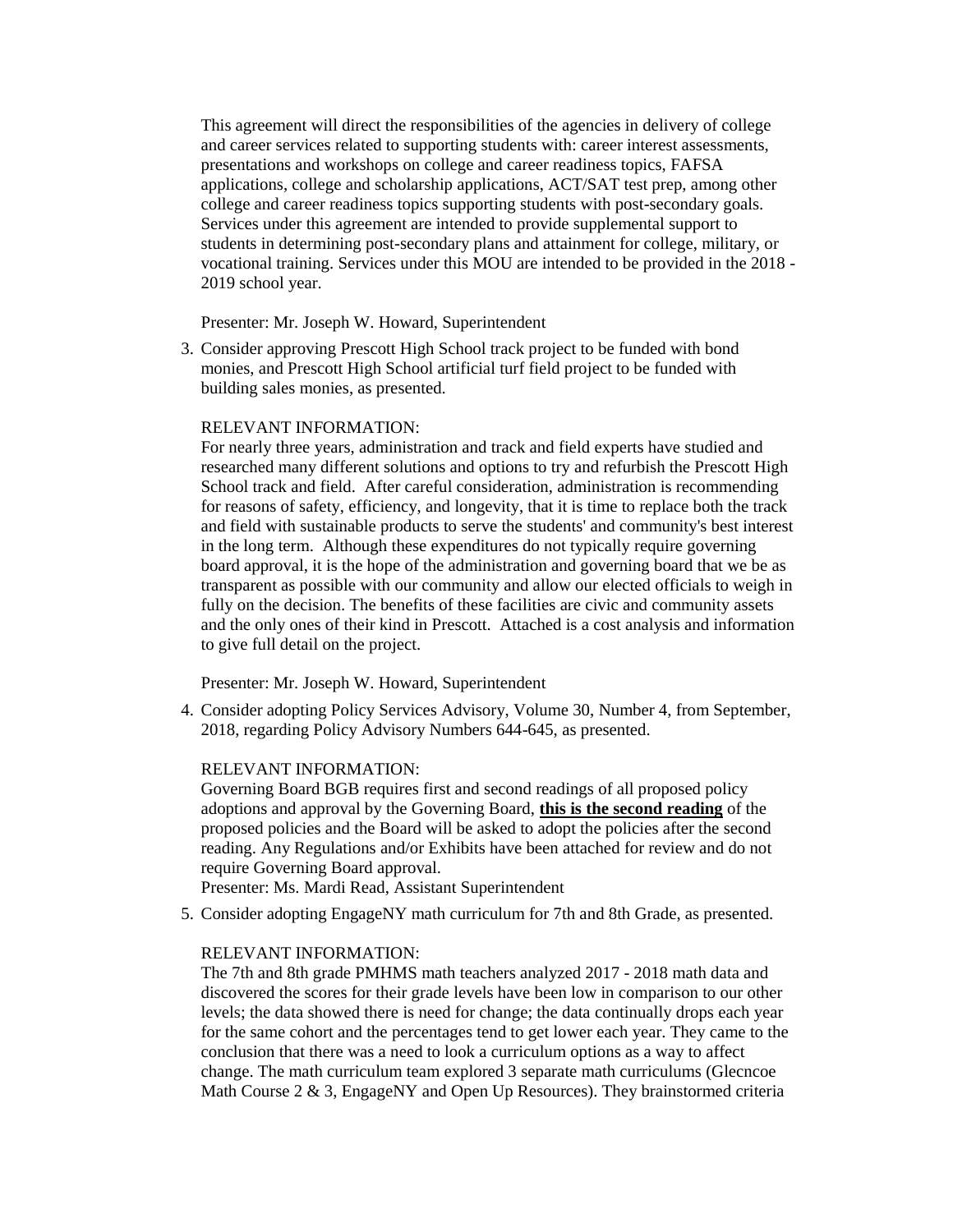that was important to them as they evaluated each math resource. The team had a discussion about each resource and determined that they would like to use EngageNY as their math curriculum.

Presenter: Ms. Mardi Read, Assistant Superintendent

6. Consider approving a return, out-of-state trip, to Linahon Music Studios in Claremont, California of 4 PHS Jazz Band students and Mr. Dan Bradstreet, as presented.

#### RELEVANT INFORMATION:

The Prescott High School jazz band has made two trips to California in the last two years to professionally record a jazz Album. Mr. Dan Bradstreet was recently contacted by Mr. James Linahon, recording engineer. Mr. Linahon has requested that 4 students and Mr. Bradstreet return to California to touch up some inaccuracies in one song. The song is an important aspect of this project, otherwise Mr. Bradstreet would cut the song.

The schedule for that day (Nov. 26, 2018) is as follows:

- 5:00 AM depart PHS, Prescott, AZ
- 10:00 AM arrive Linahon Music Studios, Claremont, CA
- 3:00 PM depart Linahon Music Studios, Claremont, CA
- 9:00 PM arrive PHS, Prescott, AZ

Presenter: Mr. Joseph W. Howard, Superintendent

#### C. INFORMATION AND DISCUSSION ITEMS

- 1. Mr. Moore has prepared the November, FY19 School Board Summary Budget Report for your review.
- 2. Meeting Dates:

Regular Study and Voting Session, December 4, 2018 @ 5:00 pm, District Office Boardroom.

3. Other Dates:

Veterans Day Holiday, Monday November 12, 2018. No School. District Offices closed.

PUSD Thanksgiving Break - November 21-23, 2018.

61st Annual ASBA Conference and Awards Banquet December 12-14, 2018.

4. Future Agenda Items

*The public is invited to request future agenda items. The request must be in writing on the form provided and turned into the Board Secretary at the beginning of the meeting or prior to the agenda item. The form must provide a very specific agenda item to be considered by the board. The public member may state the agenda item to be*